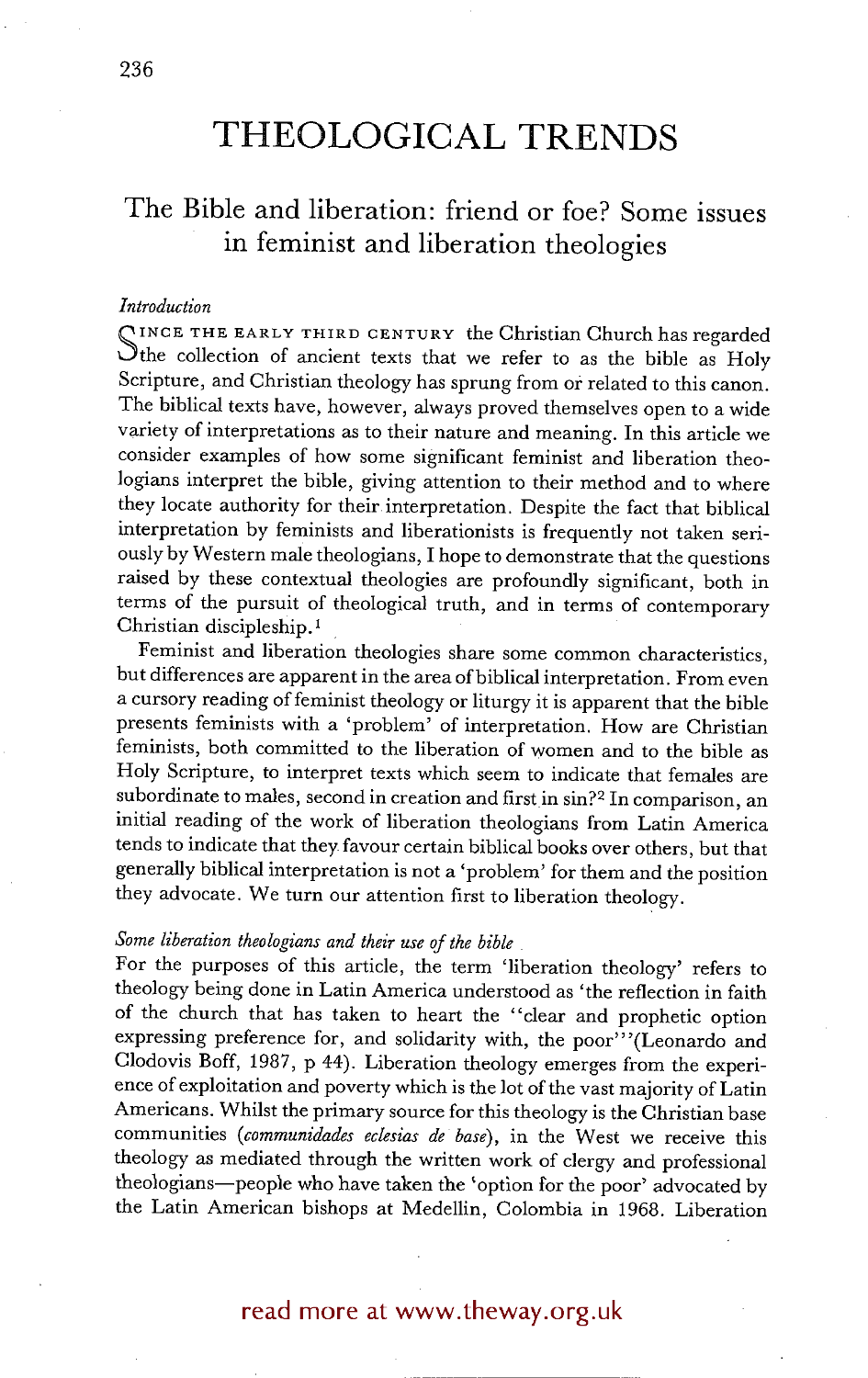theology is contextual and it cannot easily be reduced to one single system; it does, however show some recurring characteristics. 3

Liberation theology is oriented to the here and now, to the experience of God in the present moment in history. The poor and the oppressed experience God's love for them as they struggle for justice and liberation, and they challenge other Christians to live out a commitment to social and spiritual transformation. Theology, then, is a second-stage activity of reflection on the first-order activity of liberating practice (Leonardo and Clodovis Boff, 1987, p 23). Accordingly, biblical interpretation in liberation theology places emphasis on the meaning of scripture in the light of present experience and praxis. The distinctive method by which this tends to be done has come to be known to us as the 'hermeneutical circle'. Segundo gives the best known account of this in his book *The liberation of theology* where he writes, '... each new reality obliges us to interpret the word of God afresh, to change reality accordingly, and then go back and reinterpret the word of God again, and so on' (Segundo, 1975; p 8).

Where then is authority claimed in liberation theology? Gutiérrez finds authority for his theology in the bible, with apparent ease. He writes,

• . . an option for the poor is an option for the God of the kingdom whom Jesus proclaims to us... The entire bible, beginning with the story of Cain and Abel, mirrors God's predilection for the weak and abused of human history. (Guti6rrez, 1988, p xxvii)

Gutiérrez claims, then, the bible as a source book for liberation and evidence of God's preference for the poor. But can it be this simple? It is interesting to note that in his magisterial and closely referenced work, A *theology of liberation,* Guti6rrez does not refer to Romans 13, a potential 'problem text' for this point of view. It would seem only too easy to refute an argument that claims a consistent stance in scripture. In the case of liberation theology, whilst it might be claimed that the prophets consistently denounce the oppression of the poor, much of the Wisdom literature can equally be understood as claiming divine sanction for the *status quo.* 

The Boffs seem to be more realistic in their assessment of the bible. Although they interpret the scriptures from the point of view of the oppressed they concede that '.. i this is not the only possible and legitimate reading of the bible'. They describe liberation theology as selecting those themes most enlightening for the poor, such as liberation from the house of bondage, the kingdom given to the poor, the church as total sharing. They write: '... they may not be the most *important* themes in the bible (in themselves), but they are the most *relevant* (to the poor in their situation of oppression)' (Leonardo and Clodovis Boff, 1987, pp 32-33). They raise, then, the issue of selectivity in the use of the bible and justify this on grounds of relevance.

Relevance may be considered the central issue, because liberation theology tends to be less concerned with attempting to establish what the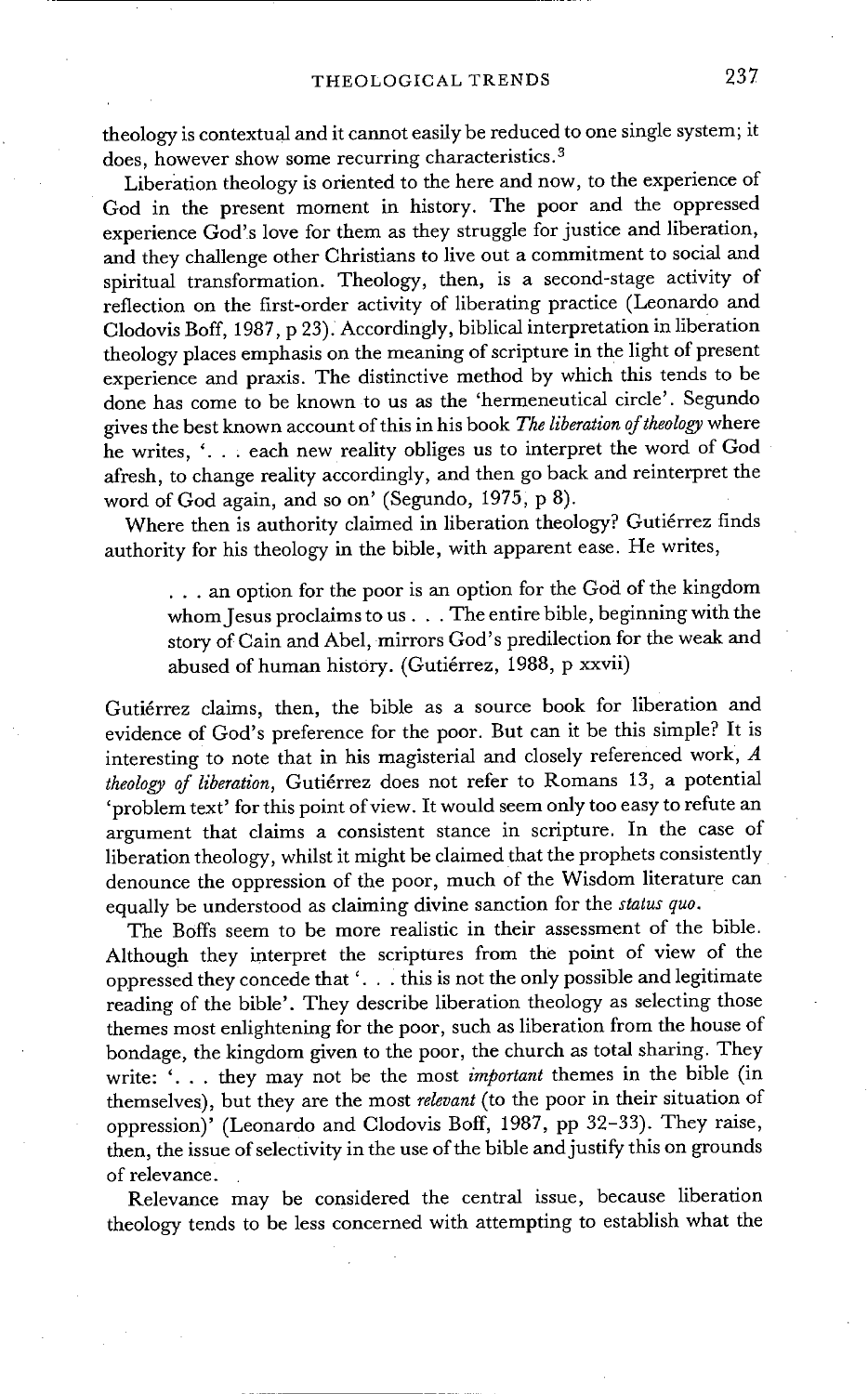biblical text originally meant than with discerning what it means for the poor in their situation today. Put another way, the poor seek to interpret their lives in the light of the scriptures and seek texts that have direct relevance to their lives. The Boffs list the books 'most appreciated by liberation theology' as Exodus, the prophets, the gospels, the Acts of the Apostles and Revelation (Leonardo and Clodovis Boff, 1987, p 35).

Segundo gives us a more detailed critical examination of the issue of the selection of biblical texts. He writes that liberation theology is well known for its preference for the Old Testament and for the exodus event in particular. He argues that this is because the liberator God who is closely connected with the historical and political liberation of the Israelites is most clearly revealed in this event. In comparison, the New Testament does not focus on liberation from political oppression (Segundo, 1975, p 111). He gives the two common theological justifications for selectivity with texts as, firstly, that the exodus event is the key to the interpretation of scripture as a whole and, secondly, that the pedagogical principle of the bible as a whole demands partiality. Segundo dismisses the first explanation as naive and easily refuted but considers the second to be more adequate. He explains that we can only understand and appreciate the word of God if we read it as divine revelation, as perceived by the Israelite community, in reponse to their questions asked from their specific situation and problems (Segundo, 1975, p 113). It is clear that Segundo takes a liberal approach to the bible when he writes (in relation to the relation between Jesus and the Old Testament), 'God's revelation never comes to us in pure form . . . it is always fleshed out in historical ideologies' (Segundo, 1975, p 116). 5

Segundo suggests two ways of relating this succession of biblical ideologies to the contemporary historical situation.<sup>6</sup> Either we seek out the biblical situation most like that of the present day and accept the ideology that scripture presents as the correct response of faith, or we invent an ideology that we regard as the one which '... would be constructed by a gospel message contemporary with us. What would the Christ of the gospels say if he were confronting our problems today?' (Segundo, 1985, p 117). Segundo favours the second way as less unrealistic and more creative, but does not have any easy answer to biblical interpretation. He accepts the ideological element in both the bible and its interpretation. Ideology, he claims, is the means by which the faith is incarnated and kept alive.

Segundo is concerned to delve into issues of biblical criticism. It is more common however to find the bible being used in Latin American liberation theology as a direct source of inspiration and validation, as with Gutiérrez. For example, in a recent book, a collaboration between Jorge Pixley and Clodovis Boff, *The bible, the Church and the poor,* the more usual approach is shown. The bible is presented in both its Old and New Testaments as supporting an option for the poor in history: '... the God of the Bible, through the prophets and finally through the incarnation of the Son of God, made a preferential option for the poor...' (Pixley and Boff, 1987, p 237).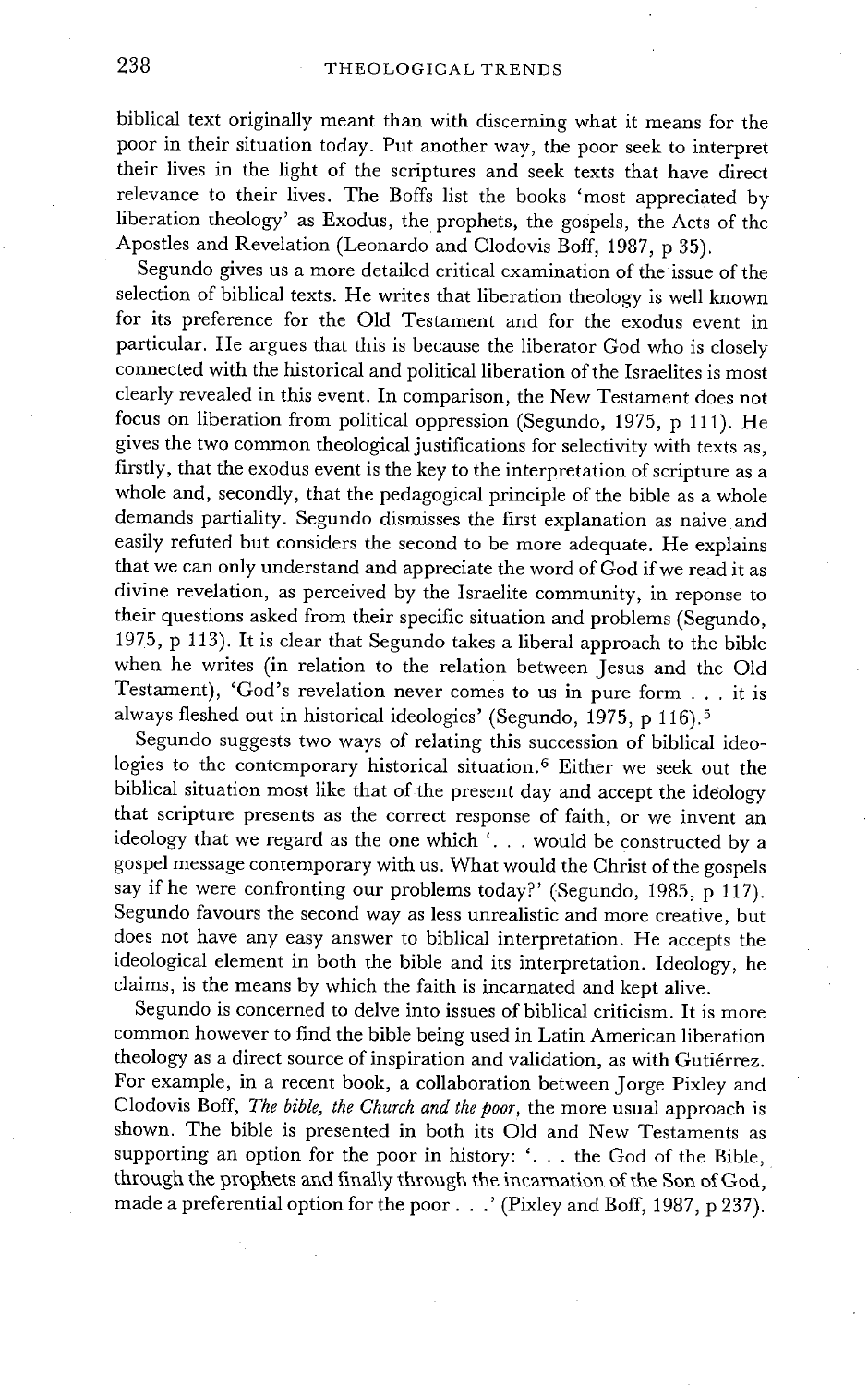From what has been observed then, the reader may find an interesting contradiction in the position of the bible in Latin American liberation theology. Those who write in advocacy of liberation theology use biblical quotations as proof-texts for their argument, so the bible represents a *primafacie* source of authority for them. Yet we also learn that biblical interpretation in itself is not a first-order task in the liberation struggle. For example, Mesters writes, '... the principal object of reading the bible is not to interpret the bible, but to interpret life with the help of the bible' (in Rowland, 1988, p 131). The primary text, in liberation theology, may be regarded as the life experience of the poor whilst the biblical text and theology itself become secondary. Can liberation theology have it both ways? Can it legitimately say that the bible comes second, and then use the bible as source of authority?

Such questions may trouble the Western reader, but the use of the bible does not seem to be problematic, on the whole, for the liberation theologians. Perhaps this reflects the religious context from which their theology emerges. In general we may say that most Latin Americans are still consciously or unconsciously embedded in Christian religious symbolism. The bible then may come second to life, but it is not ultimately optional, as it may be for us in the West. The liberation theologians seem not to have to justify their option for the bible.

Selectivity in the use of biblical texts to support their approach may or may not be justified by the writers, but whether taken as a whole, or just in favoured parts, the bible tends to represent for Christian theologians of liberation a source of authority for their convictions and a resource for the liberation struggle. This is not necessarily the case for feminist theologians, to whom our attention is now turned.

#### *Some feminist theologians and their use of the bible*

As is the case with liberation theology, feminist theologies come in various forms. We concentrate here on writers from North America and Europe, but the feminist approach to theology is in evidence throughout the world.<sup>7</sup> Feminist theology emerges from women's experience of oppression. Feminist theologians advocate the promotion, and the re-visioning, of the full humanity of women (recognizing that the ideal of 'full humanity' itself has tended to be defined from a male perspective). For feminist theology, women's experience represents the starting point for reflection and source of validation.

For Christian feminists, the bible is problematic. Throughout Christian history, the bible has been used to justify and enforce the subordination of women to men. 8 Yet it is also the case that the bible has inspired women and men to struggle for change, as Fiorenza writes:

At the same time the Bible has not served only to legitimate the oppression of white women, slaves, native Americans, Jews and the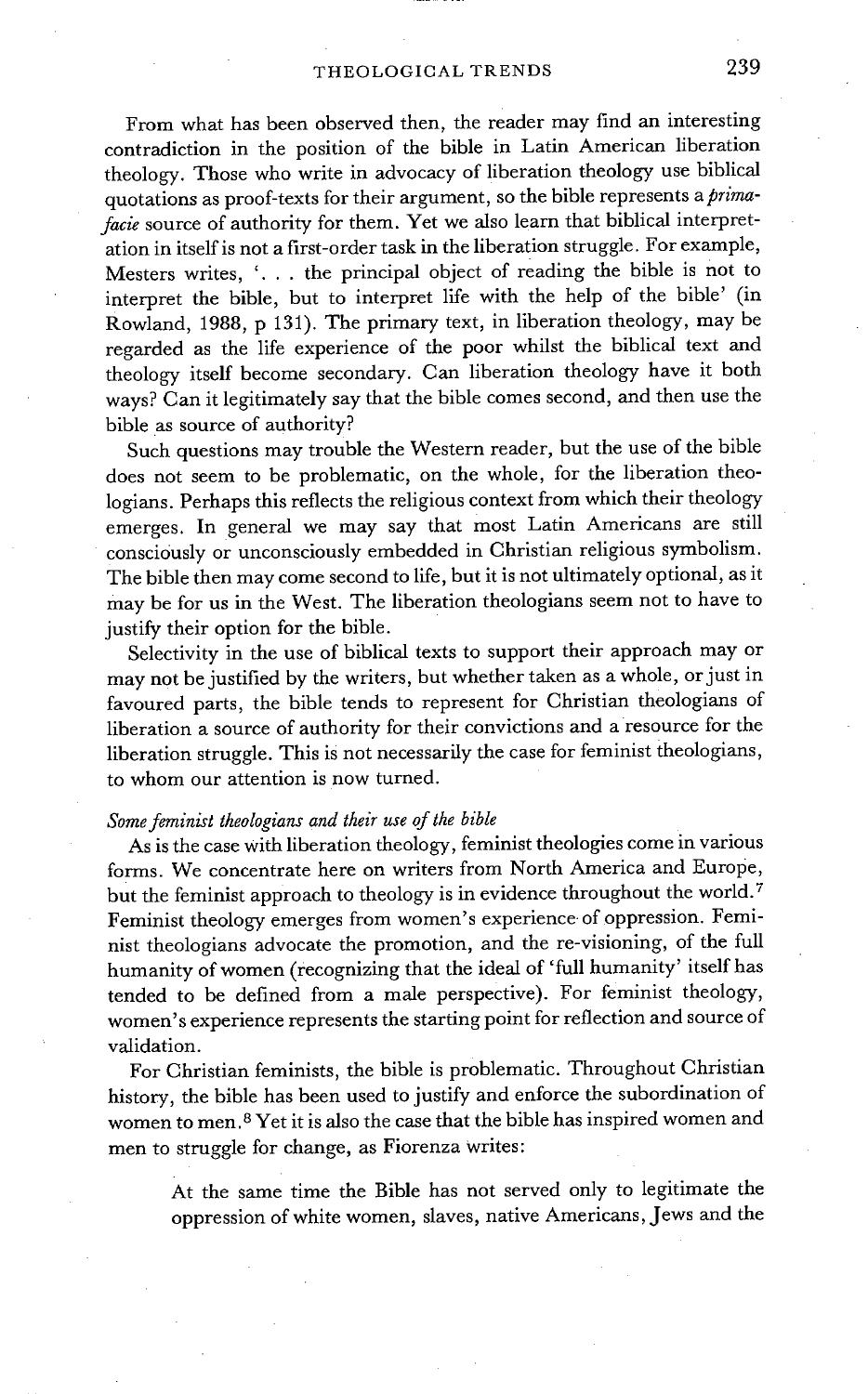poor. It has also provided authorization for women who rejected slavery, colonial exploitation, anti-semitism and misogynism as unbiblical and against God's will. (Fiorenza, in Russell, 1985, p 129)

For women then the bible has functioned as authority both for accepting oppression and for struggling for liberation. This double-edged function of the bible causes issues of biblical interpretation and authority to occupy a dominant position in the agenda of feminist theology.

In taking a brief survey of the range of interpretations and hermeneutical techniques to be found in feminist theology, I shall make use of T01bert's useful discernment of the three distinctive ways of responding to the bible shown by feminist theologians, within the reformist movement. (There is of course, also a movement amongst Western feminists beyond that of reform, in which the bible and the Christian tradition have been abandoned altogether as essentially androcentric and beyond feminist redemption.)<sup>9</sup> The three categories that Tolbert discerns within the reformist stream are, 'the remnant standpoint', the argument for a 'prophetic-liberating tradition of biblical faith' and the 'reconstruction of biblical history'. 10 She notes that these categories are drawn more distinctly than they appear in reality and that individual theologians may cross and combine categories in their work.

Tolbert describes the 'remnant stand-point' as '... the conscious effort to retrieve texts overlooked or distorted by patriarchal herrneneutics', in order to '... uncover the counter-cultural impulses within the text' (Tolbert, 1983, p 122). This is a widely used technique readily apparent in much feminist theology and devotional writing, which attempts to rescue liberative and egalitarian texts from patriarchal translation, interpretation and being overlooked by lectionaries and preachers. 11 Diversity exists in this approach between those writers who seek to prove that the bible is not 'really' as sexist as it has been made to seem, and writers who, despite accepting that the text is thoroughly patriarchal, still find 'usable' traditions within it. 12

Amongst the former group, a great deal of work has been carried out, often focussing on stories about women, the historical Jesus, femininegender language for God in the bible, and reinterpreting of texts used to justify female subordination. This has been a rich area of research, though, in the case of the historical Jesus, it is vulnerable to changing opinions in historical scholarship. It is an approach often favoured by those who take a 'high' view of biblical inspiration<sup>13</sup> and functions somewhat as feminist 'apologetics' for the Bible.<sup>14</sup> This approach often depicts Jesus as the friend of women who treats them as equals and entrusts women with the good news of the resurrection,<sup>15</sup> and may emphasize the discontinuity between Jesus and his prevailing culture: 'But in matters of attitude toward women Jesus was very different from his peers. He took an egalitarian, feminist position on women' (Swidler, 1979, p 352).

But this last aspect of the argument seems to be weak. Is it likely that Jesus was radically discontinuous with the culture into which he was born? Whilst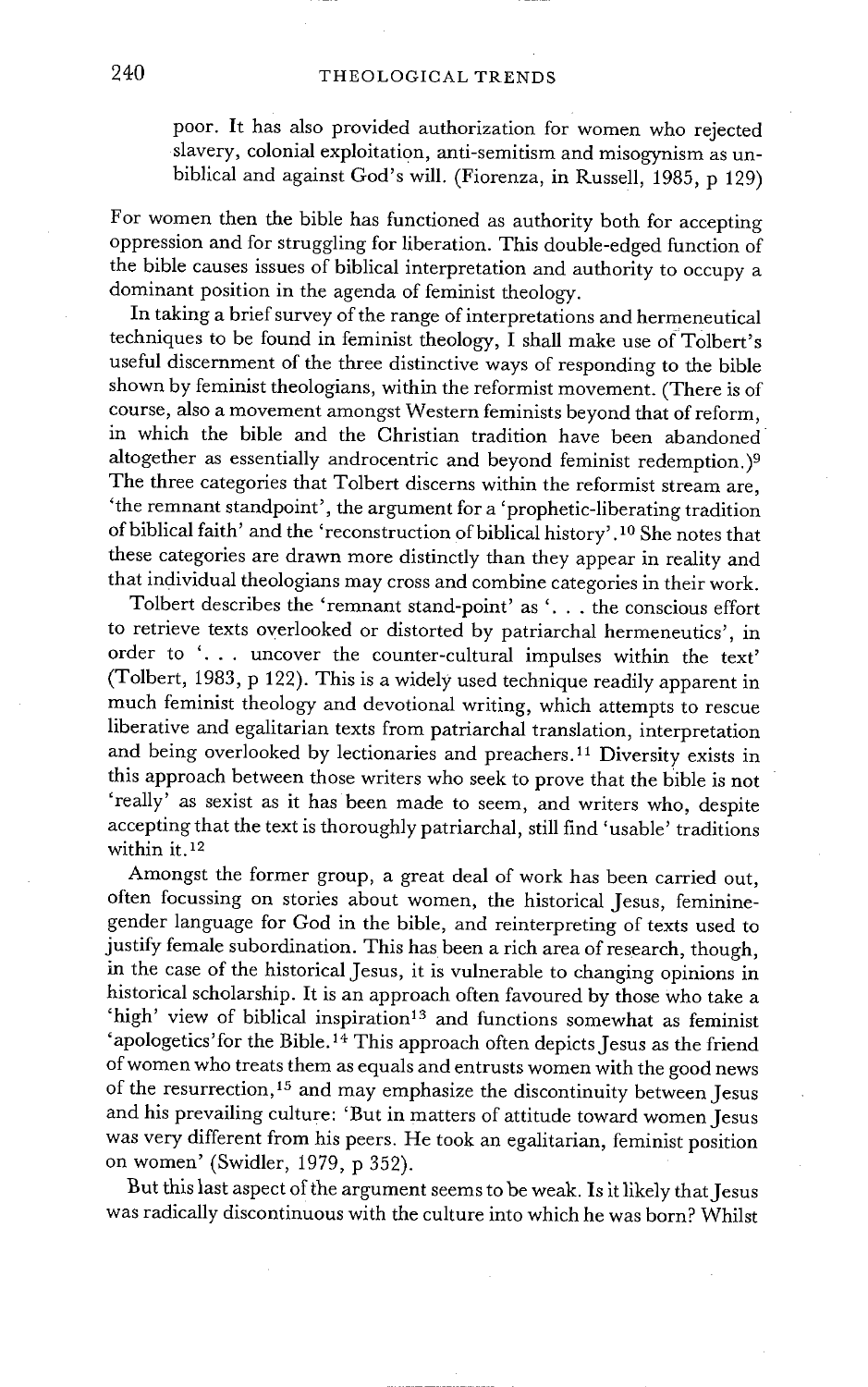the behaviour of Jesus towards women was progressive it is not clearly feminist, as we understand the term. 16 Further, as the argument that Jesus was a feminist hinges on maligning his fellow Hebrews as sinfully sexist, feminists concerned to oppose anti-semitism are wary of taking this path. Despite some weaknesses and problems, the retrieving of biblical texts for and about women has been a significant feminist theological development that affirms the experience of women as made in the image of God.

The second approach to the bible, as discerned by Tolbert, is that of arguing for a 'prophetic-liberating tradition of biblical faith'. As with liberation theologians, some feminists argue that this tradition, present from the exodus texts, through the prophets into the gospels, is the central tradition, by which other biblical books are to be judged (Tolbert, 1983, p122). Rosemary Radford Ruether is a theologian whose work illustrates this type of approach:

Its [biblical religion's] foundational myth in the exodus is that of a slave people liberated from the most powerful ruler on earth . . .. Here God is not the divine sanctifier of rulers, but one who takes the side of those who have been oppressed and forced into servitude and liberates them .... This perspective is continued on prophetic renewal movements reflected in Hebrew scripture, as well as in the teachings of Jesus. (Ruether, 1985, p 41)

This a version of the familiar canon-within-the-canon approach to biblical hermeneutics, whereby what is considered central judges the rest and texts which are not consistent with the central tradition (problem texts) can be marginalized. Advantages of this approach seem to be that, firstly (as Tolbert indicates) reformist feminists can claim the essence of Christianity for women and for men as the prophetic Call for liberation from all kinds of oppression, and secondly that Jesus is not portrayed as being radically discontinuous with the Old Testament biblical tradition. It does, however, seem important to ask, what are the criteria by which this propheticliberation tradition is judged as central and authoritative? As with liberation theology, it cannot be claimed that this is the only possible option. It seems most honest to admit that when a feminist decides that this is the key biblical tradition, she does so because of extra-biblical faith criteria, rather than because such an approach is self-evident.

Ruether advocates the prophetic-liberation tradition approach, but rejects a simplistic claim that this is the 'true biblical faith'. She judges the biblical prophetic tradition as in fact controlled by men and as neglectful of the liberation of women from oppression. Whereas men can claim biblical precedent and authority for liberation struggles, women find that in the bible their own liberation is ignored. Radford Ruether gives the example of the exodus tradition, in which women initially play an active part, as rebels against Pharaoh's command (Exod 2), but when the law is given at Sinai the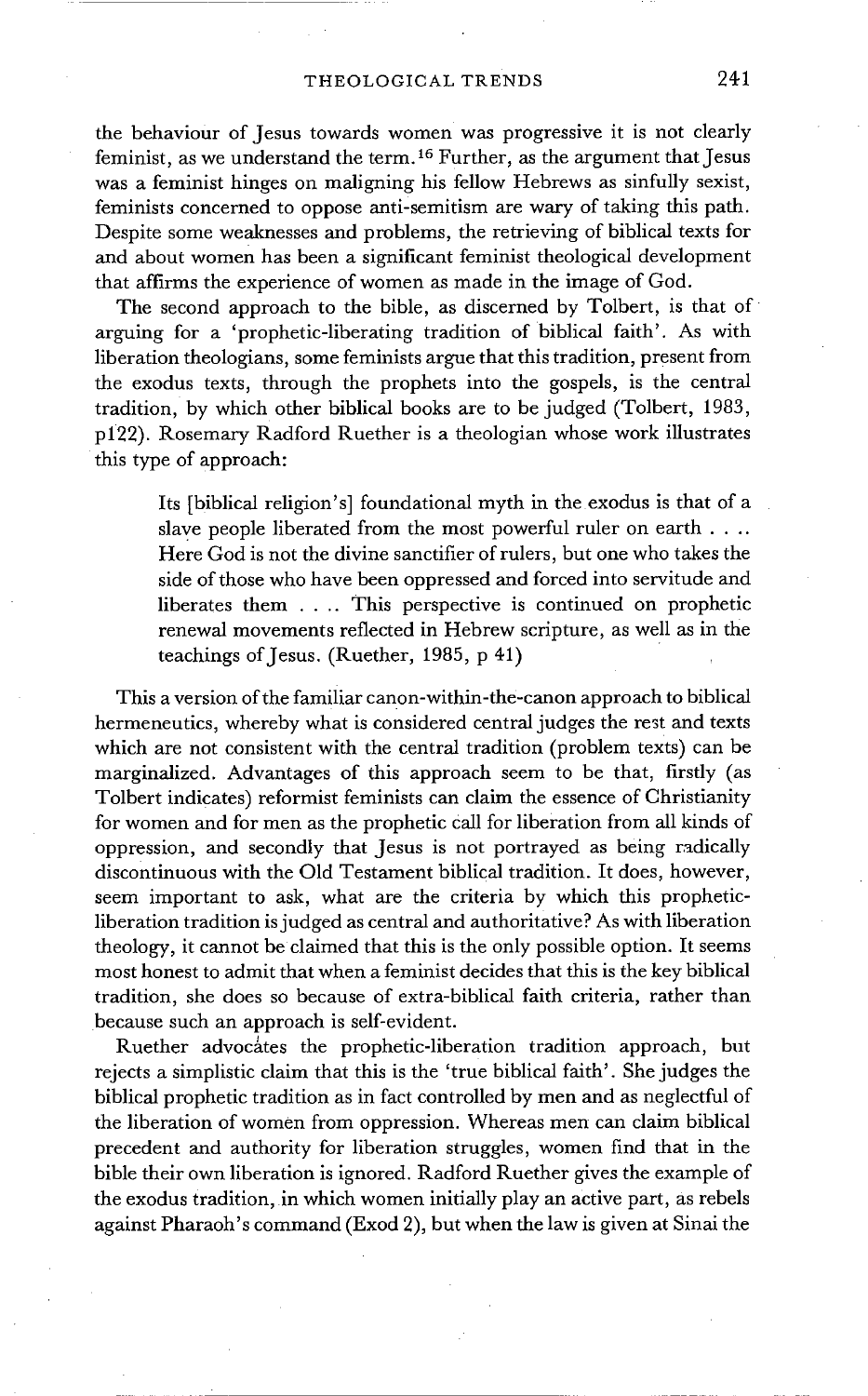'people' are told to stay away from women for three days (Exod 19,14-15). She concludes that in the written account of the tradition, women are not included in the word 'people' (have become 'invisible' ) and further, come to represent a source of pollution (Ruether, 1985, p 44). She traces in both biblical accounts and in renewal movements in subsequent Christian history-including contemporary third world liberation movements-the story of '... promise of liberation and the betrayal of women' (Ruether, 1985, pp 41-56). Women, she concludes, cannot trust their liberation to men, but must shape their own liberation movements and, we could add, the records of them. The claim that the prophetic-liberation biblical tradition is central and authoritative needs then, to be qualified and critiqued if it is to be used by feminist theology, unless the sexism in this tradition itself is to be ignored.

The third approach as outlined by Tolbert, is the

**• . .** reconstruction of biblical history in an attempt to show that the actual situations of the Israelite and Christian religions allowed a greater role for women than the codified writings suggest. (Tolbert, 1983, p 123)

This approach focusses on history rather than text and claims that the biblical writings are themselves patriarchal versions of what really happened. Fiorenza may be seen as one of the most significant proponents of this theory.<sup>17</sup> She would claim that the early movement around Jesus was counter-cultural and egalitarian, (from evidence gleaned from the gospels, some of the letters, and in the later 'heretical' movements outlawed by the developing patriarchal church), but that this original gospel has been presented to us in a patriarchal version, as well as being interpreted and translated via patriarchy. This approach has been influential in feminist analysis despite relativizing the authority of our written scripture. By claiming to dig back to 'what originally happened', problems for women such as the choosing of twelve male apostles can be accounted for as later patriarchal mis-accounts of the egalitarian Jesus-movement.<sup>18</sup>

An advantage of this approach is that it can deal frankly with the sexisms of the biblical texts without having to twist non-sexist meanings from them. This is not a system of feminist apologetics. Some biblical texts are rejected as not consistent with the Christian gospel as understood and believed by feminists. Selectivity of texts is accepted and justified on these grounds, as Fiorenza writes:

*• . . the litmus test for invoking scripture as the Word of God must be* whether or not biblical texts and traditions seek to end relations of domination and exploitation.., if we claim that oppressive patriarchal texts are the Word of God then we proclaim God as a God of oppression and de-humanization. (Fiorenza, 1984, p xiii)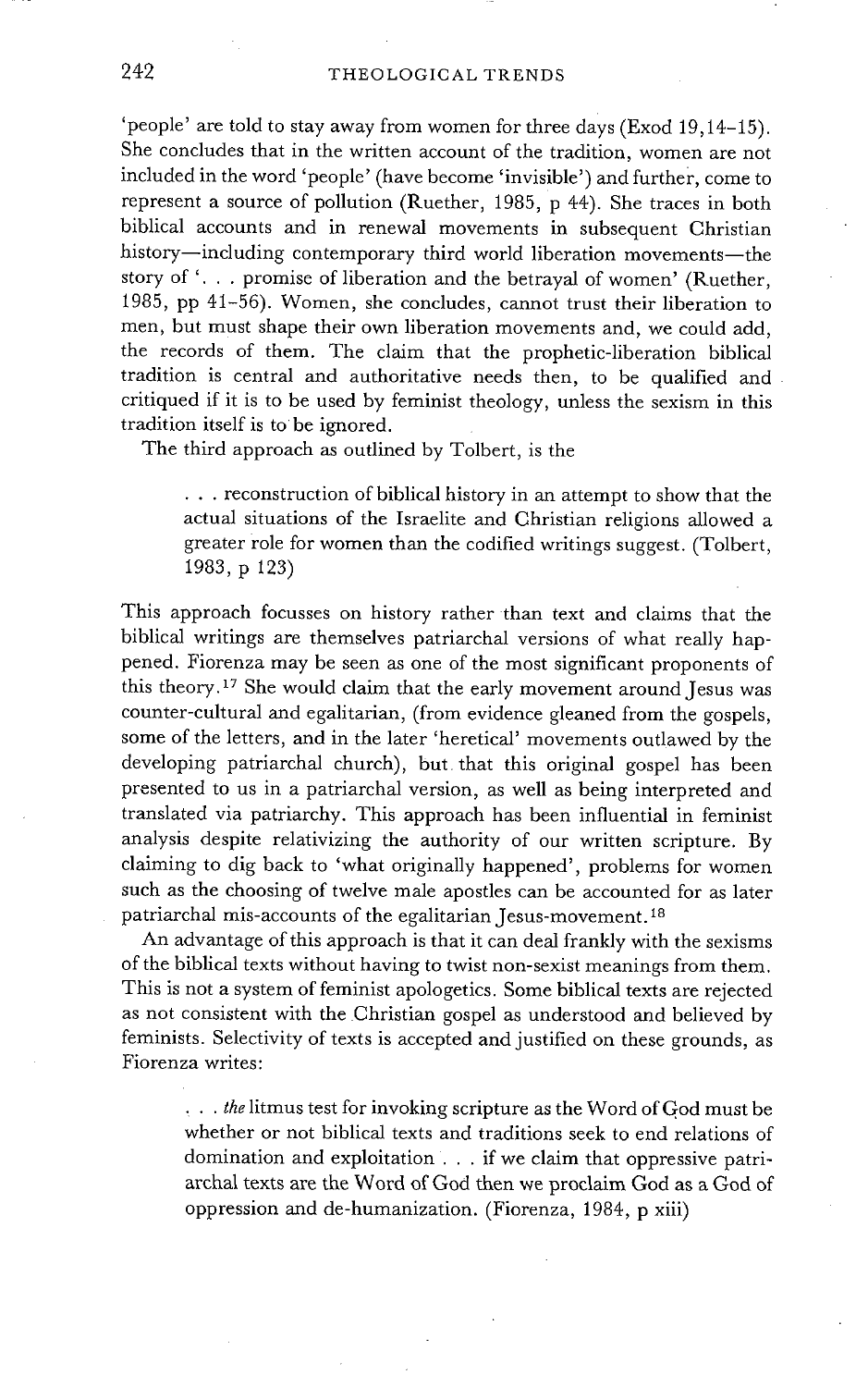This approach then, takes very seriously the patriarchal bias of the biblical text, whilst still finding something behind that, in biblical history and event, that can inspire and validate the feminist, and every other liberation struggle.

There are, however important questions to be asked. This third approach may be accused of a kind of historical fundamentalism. Does earlier (nearer to the historical Jesus movement) necessarily mean more authentic and authoritative? Also, it would seem precarious to base a whole approach on historical claims that can never be proved, and which require some considerable education to understand. This hermenuetic does however represent a potential means by which feminists can account for all of the bible.

It becomes clear then, that at the heart of feminist theology lies a claim that the experience (of subordination) of women is the starting place for theological reflection. As with liberation theology the primary text is life. However, for both these schools of theology this basis in experience or praxis and an advocacy stance lead to the accusation of lack of academic objectivity and credibility. Space does not permit detailed discussion of this, except to note the counter-argument.

Ruether notes the 'experimental base of all theological reflection', claiming that scripture and tradition are themselves codified collective human experience (Ruether, 1983, p 12). Previous codified experience (tradition) is either renewed or discarded through the test of present experience. Experience for her includes experience of the divine, oneself, the community and the world. Ruether claims that the novel issue in feminist theology lies not in its use of experience *per se,* but in its use of women's experience, for so long excluded from formal theological reflection and formulation. Feminist theology, she claims, '... makes the sociology of theological knowledge visible, no longer hidden behind mystifications of objectified divine and universal authority' (Ruether, 1983, p 13).

Tolbert also comments on this issue and claims that all interpretations are subjective in that they are influenced by the concerns and interests of the interpreter. She suggests that '... the fiction of an objective reading of a text asserts itself when the biases guiding the interpreter match closely the biases undergirding the evaluating group' (Tolbert, 1983, p 118). Tolbert's comment may help to illumine the difficulty of meaningful dialogue between feminist or liberation theology and Western academic theology. The theology of the former may appear to be subjective because it mis-matches with the unacknowledged bias that is in much Western theology.

#### *Divergence between feminist and liberation theologians*

Feminists and liberationists may agree that experience of oppression ('reality') is the valid first text of theology, but have other areas of disagreement. They tend to agree on the evils of poverty, but disagree on the significance of sexism. Fiorenza, amongst others, argues that the contem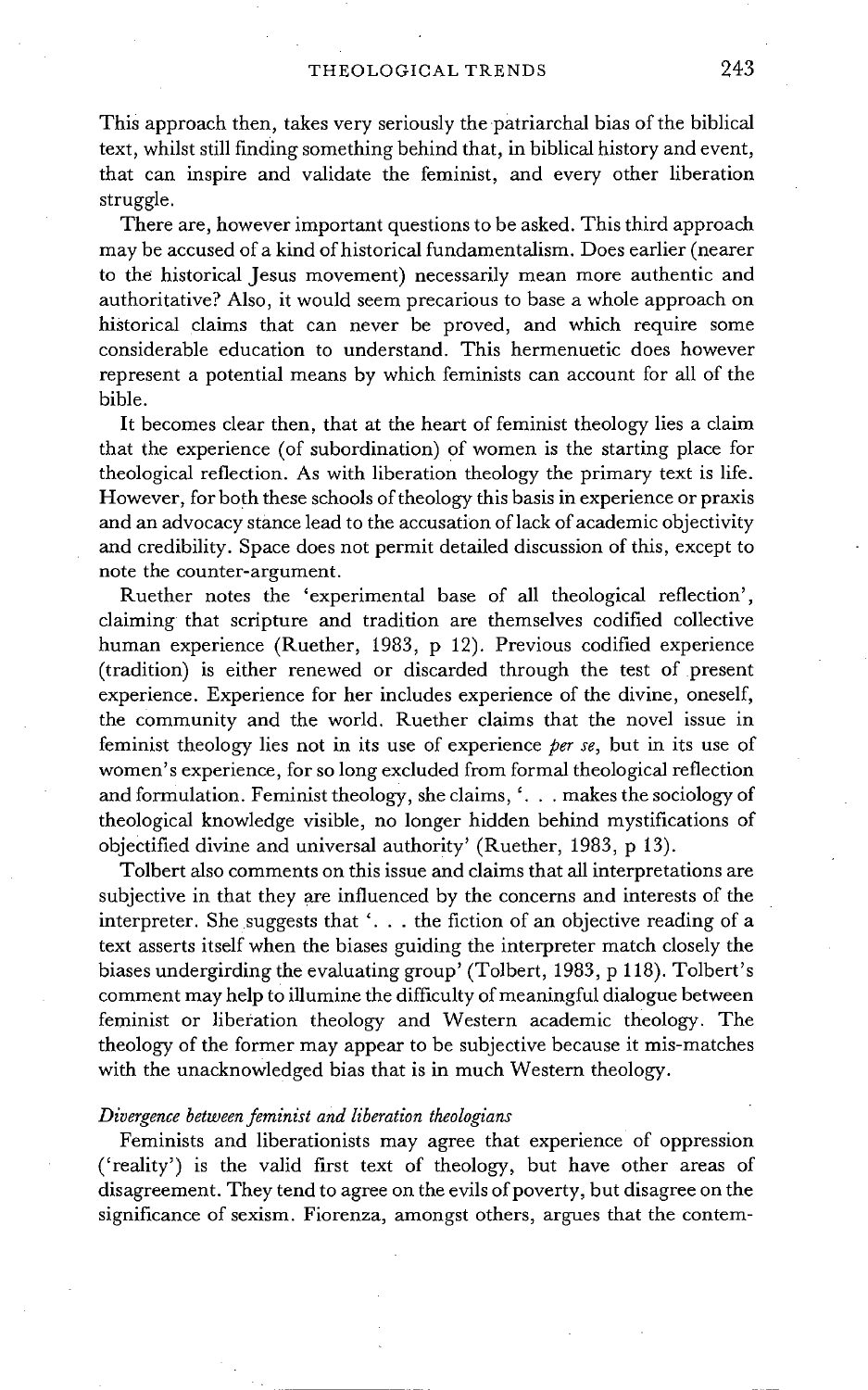porary liberation theologians in Latin America often dismiss feminist theological work as middle class and peripheral to the struggle of oppressed people (Fiorenza, 1984, p 43). She claims that this ignores the fact that women and children dependent on women represent the majority of the world's poor. We have seen previously how Ruether claims that throughout history women have been betrayed by liberation movements that have failed to address injustices between women and men. We have also seen the feminist claim that the bible cannot be used as authority in liberation unless the oppressive aspects of the scriptures for women are acknowledged.

It is in this area that we note Fiorenza's criticism of Segundo's biblical method. Fiorenza examines the hermeneutical circle, as he explains it, and finds it inadequate. Segundo describes the circle as beginning with experience of social reality that leads to suspicion about our real situation. At the second level we apply our ideological suspicion to theology, at the third level we experience theological reality in a different way, which leads us to the suspicion that  $\ldots$  the prevailing interpretation of the bible has not taken important pieces of data into account' (Segundo, 1975, p 9). Fourthly, we have our new way of interpreting the scriptures at our disposal. Fiorenza sees Segundo as sharing with 'neo-orthodoxy' the presupposition that scriptural traditions are meaningful, although he does not, in contrast, claim that meaning and liberation are found in the content of scripture, but rather in the process of learning to learn.

Her point of disagreement with Segundo is that this model does not take into account that

... both the content of Scripture and the second-level learning process can be distorted .... Segundo's model does not allow for a critical theological evaluation of biblical ideologies as 'false consciousness'. (Fiorenza, 1984, p 52)

Fiorenza argues for the necessity of critically evaluating both the biblical text and the process of interpretation within scripture and tradition. Failure to do this, she claims, is one reason why '... liberation theologians' use of the bible often approximates that of scholars who seek texts as proof of their position' (Fiorenza, 1984, p 52). She claims that liberation hermeneutics must take account of the fact that the process of interpretation of the scriptures is not necessarily liberative.

It is clear that Fiorenza is altogether more critical than Segundo of the nature and function of the biblical texts. She does not see biblical texts, even those of the liberation tradition, as necessarily meaningful. She is suspicious of both the 'prevailing theological interpretation' and of the 'data' that has yet to be taken into account. Fiorenza represents to us a theologian who treads the difficult path of attempting to take fully into account the oppressive nature oF much biblical material and interpretation, whilst still seeking to make intellectually honest use of the bible as scripture: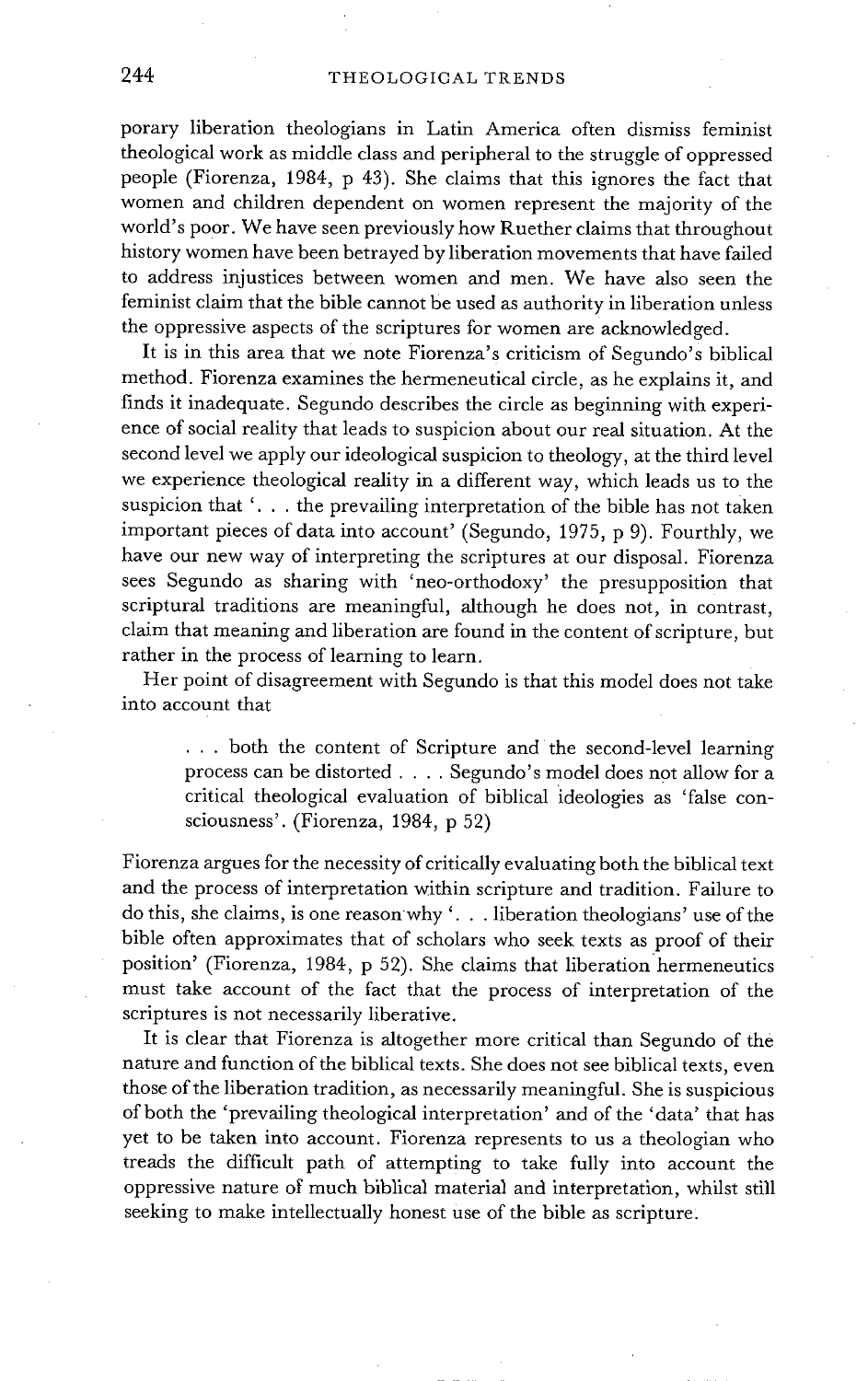#### *In conclusion*

In the course of this article, some different approaches to the bible and differing hermeneutical techniques have been examined, from the work of Latin American liberation, and Western feminist, theologians. In both these theologies life experience and theological reflection are brought together. The hermeneutics used are those of engagement, not detachment. Authority comes primarily and fundamentally from experience of life as it is lived. The bible helps us to interpret life. However, whereas liberation theologians tend to be able also to claim direct authority from the prophetic biblical tradition to support their cause, feminist theologians find the bible (including the prophetic tradition) to be a more problematic resource. Christian feminists who name sexism as a sin are confronted with layers of sexism in their own sacred text.

Feminist theologians have developed different ways of understanding and overcoming the sexism of the bible, as we have seen, in order to reconcile their own experience with the biblical tradition. Feminists claim that there is an egalitarian tradition in the biblical text, when correctly interpreted, or in the history behind the patriarchal text, but without the ease with which the liberation theologians claim a biblical imperative and authority for their cause.

That feminists have been led to ask more challenging questions of biblical interpretation and meaning than liberation theologians reflects the fact that male theologians of liberation have not taken fully into account the oppression of women by men (and women's greater poverty) throughout all social classes, and in their own liberation struggles. They have not tended to bring this female experience of reality to their biblical reflection. There are signs that the moral case of women is slowly gaining credibility with the male liberation writers, 19 but it takes much more than mentioning the case of women to incorporate our experience into a theology.

Are feminist and liberation theologies, and their ways of interpreting the bible, gaining credibility in the theological dialogue of the wider Church? They seem to be gaining practitioners, who find in them a way of understanding their experience of their faith and of the world, and who find their moral cases compelling. These theologies intend to be engaged with life, they seek to evoke conversion. The 'advocacy' stance of feminist and liberation theologies calls us into new ways of living as Christian disciples which realize the freedom promised in Christ as including freedom from sexism and poverty.

To enter into dialogue with feminist or liberation theologies is to risk conversion into new ways of understanding and of being as Christians. For women, particularly, this is a risky journey. To realise that our sacred text is, in whatever ways, sexist is often profoundly painful and disturbing. The most honest feminist theology does not avoid this disturbance, but confronts the paradox of the bible for women. Tolbert has written of this paradox of biblical faith: 'One must struggle against God as enemy assisted by God as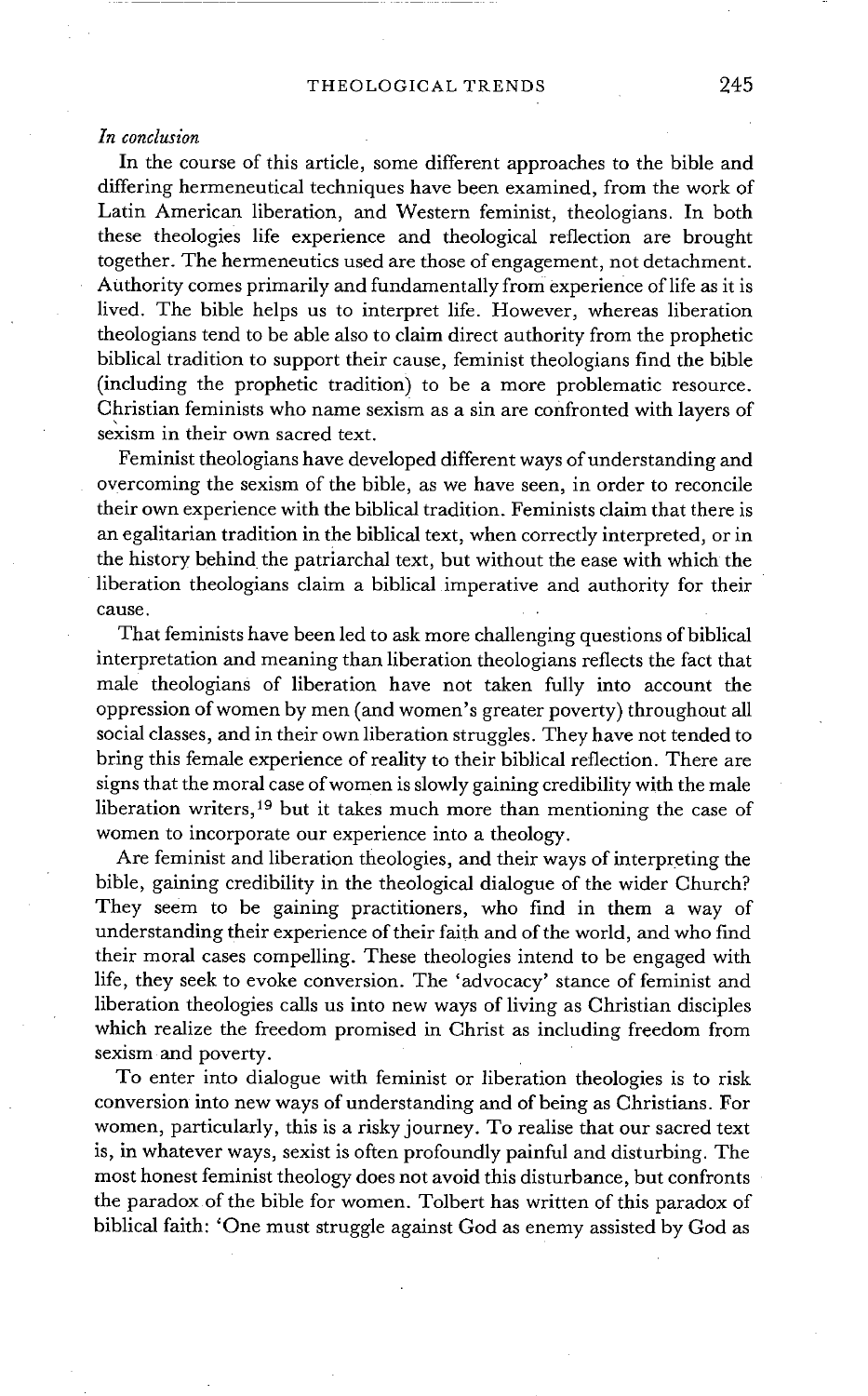#### 246 THEOLOGICAL TRENDS

helper, or one must defeat the bible as patriarchal authority by using the bible as liberator', (Tolbert, 1983, p 120). This is the profound challenge that feminists bring to biblical interpretation, to their dialogue with liberation theology and to the rest of the Church.

#### *Catherine Ogle*

#### NOTES

 $<sup>1</sup>$  For example, Harvey, whilst arguing for theological pluralism, writes of liberation theology,</sup> black and feminist theology '... where the use of the bible, for example, is often frankly precritical or fundamentalist' (Harvey, 1989, p 10).

2 For example: the creation account in Genesis 2, in which woman is created second, or Ephesians 5,21-23, in which male headship over women is compared to the relation of Christ and the Church, or  $1$  Timothy  $2,11-15$ , in which women are told to keep silence in church and to be saved by childbearing because they are second in creation and first in sin.

s See Rowland, 1988, p 126, for an interesting outline of some distinctive approaches.

<sup>4</sup> The book of Proverbs tends to de-politicize poverty, by equating it with a lack of personal piety, or with laziness: see for example, Prov 10,4 and Prov 12,11 and 27.

5 As described by Dawes: '... liberal Christianity is surely best marked out by its recognition that the formulation of faith is always a human activity' (Dawes, 1990, p 117).

<sup>6</sup> Segundo uses the word 'ideology' not in a pejorative sense but to refer to the '... system of goals that serves as the necessary backdrop for any human option or line of action' (Segundo, 1975, p 102).

7 See for example, the country of origin represented by the women involved in preparing, drafting and assessing *Through the eyes of a woman,* (Robins), for the YWCA, including Greece, Denmark, Germany, Indonesia, Nigeria, Ghana, Uruguay, USA, and many others.

8 See for example, the use of the bible in the recent publication *Leadership is male,* (Pawson, 1988), and the use of the bible in theology advocating the subordination of women, as catalogued by Radford Ruether in her 'Litany of disaffiliation from patriarchal theology' (Ruether, 1985, pp 137-139).

9 For example, Mary Daly has rejected Christian religion and symbolism in favour of Goddess religion, and Daphne Hampson advocates post-Christian religion.

<sup>10</sup> Tolbert, 1983, pp 121-124; note that I have reversed the order of the first two categories. 11 For example, the 'Woman's creed' in *No longer strangers,* '... I believe in Jesus who discussed theology with a woman . . . who received anointing from a woman . . . who healed a woman • . .' (Wahlberg, R. C., in Gjerding and Kinnamon, 1983, p 42-43).

12 See Letty Russell, chapter 3, 'Search for a useable past', (Russell, 1974, p 72-103).

13 For example, Mollenkott: '... I hold a very high view of biblical inspiration . . .' (Mollenkott, 1984, p 110).

14 See for example the back cover of Swidler's book: 'Here at last is a comprehensive, onevolume commentary on what the bible *really* says about women' (Swidler, 1979).

15 For example, chapter 8, 'The *women's Jesus',* Elisabeth Moltmann-Wendel, 1986.

<sup>16</sup> Hampson discusses this point and concludes: 'But that he [Jesus] had a feminist analysis of society is something for which there is no evidence' (Hampson, 1990, p 90).

17 See Fiorenza: *In memory of her,* 1983.

<sup>18</sup> See Moltmann-Wendel's handling of this tradition (1986, p 82-83).

<sup>19</sup> For example, Gutiérrez does not make specific mention of the oppression of women in his *A theolog7 of liberation,* 1971; however, in the introduction to the revised edition he refers to women three times. When he notes '... the new presence of women.., among the poor of